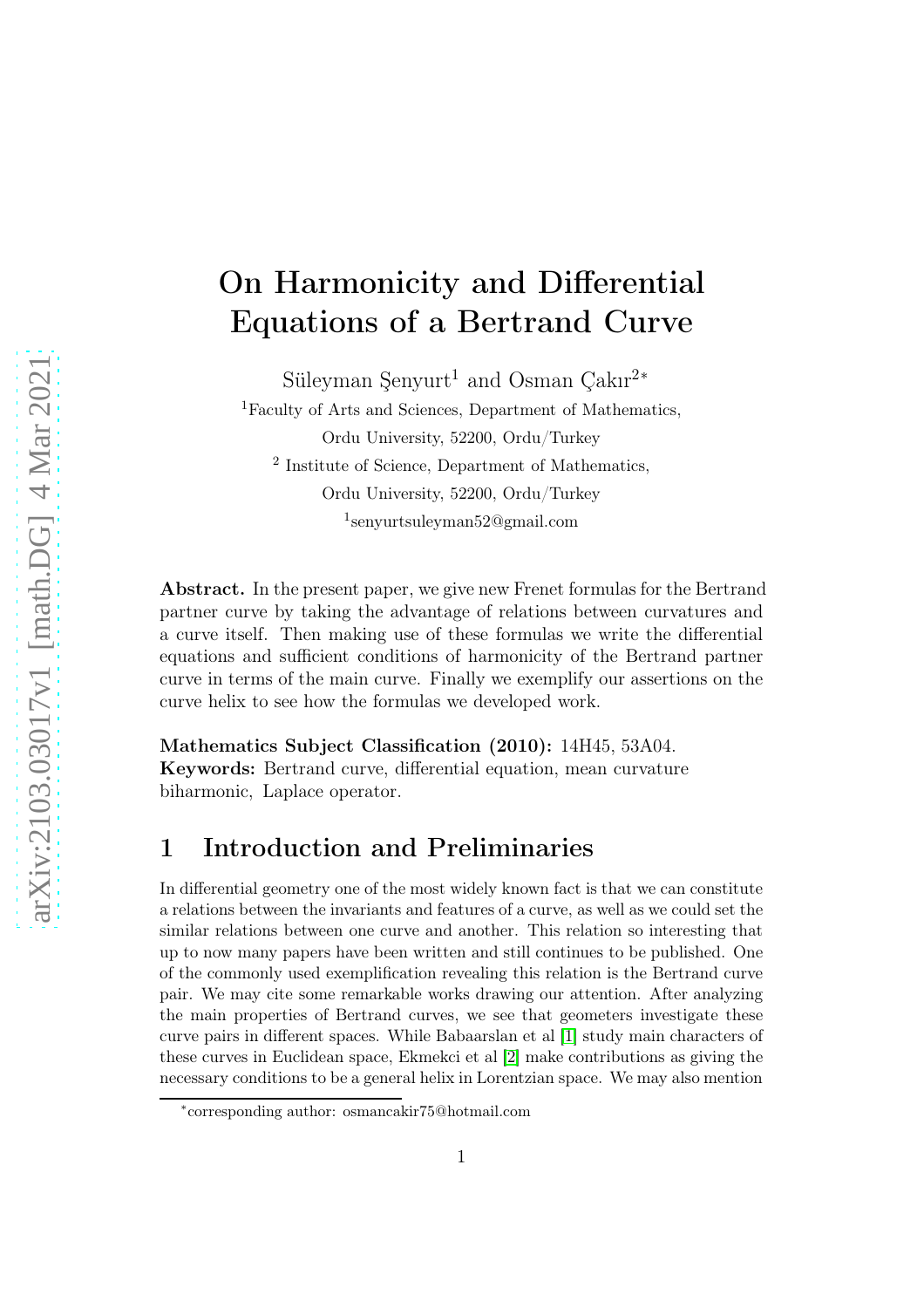that Yayli et al [\[3\]](#page-11-2) define the Bertrand curve couples in a three dimensional Lie groups and give a relation between these curves and harmonic curvature function. It is another valuable study on curves that we can make a classification [\[4\]](#page-11-3). After this paper we recognize that some curves can be called as biharmonic satisfying the condition that the Laplace image of mean curvature is equal to zero, while some of them provided the Laplace image of mean curvature is equal to a non-zero real constant times mean curvature, that is, 1-type of harmonic curve. Among many works we use as a tool only some of them: Senyurt et al [\[5\]](#page-11-4), they point out a method to classify a given curve by means of an another curve. Kocayigit et al [\[6\]](#page-11-5), they study 1-type harmonic curves by using the mean curvature vector field of the curve itself and also we refer Senyurt et al [\[7\]](#page-11-6), they study biharmonic curves whose mean curvature vector field is the kernel of Laplacian. Throughout the present paper, we first take a regular curve and calculate the invariants of this curve. Then we name it as main(base) curve. By using the curvatures of the base curve we define the Bertrand partner of base curve. In order to determine the features of partner curve in terms of the curvatures of the base curve we apply the relations between a differentiable curve and its Bertrand mate. We give the conditions to be an harmonic curve (or being a 1-type harmonic) and also we derive the equations representing the Bertrand partner in terms of the main curve. Finally we give an example quite clearly support our allegations. Frenet vectors are possible to give through the directional derivatives of these vectors, that is, traditional Frenet formulae are, see[\[9\]](#page-11-7)

<span id="page-1-0"></span>
$$
T' = \vartheta \kappa N, \qquad N' = -\vartheta \kappa T + \vartheta \tau B, \qquad B' = -\vartheta \tau N. \tag{1.1}
$$

Given that  $\alpha$  is a differentiable curve with the principal normal N and  $\beta$  is another differentiable curve.  $\beta$  is called the Bertrand partner of  $\alpha$  if they have the common principal normal at the corresponding points. Then  $(\alpha, \beta)$  is called the Bertrand curve pair. It is obvious from this statement, see[\[9\]](#page-11-7)

<span id="page-1-1"></span>
$$
\beta(t) = \alpha(t) + \lambda(t)N(t), \quad \lambda(t) \in \mathbb{R}.
$$
 (1.2)

The relation between the Frenet vectors of  $\alpha$  and  $\beta$  is



Figure 1:  $(\alpha, \gamma)$  Bertrand curve pairs

<span id="page-1-2"></span>
$$
T_{\beta} = \cos\theta T + \sin\theta B, \quad N_{\beta} = N, \quad B_{\beta} = -\sin\theta T + \cos\theta B, \quad (1.3)
$$
  
where  $\cos\theta = \langle T_{\beta}, T \rangle$ .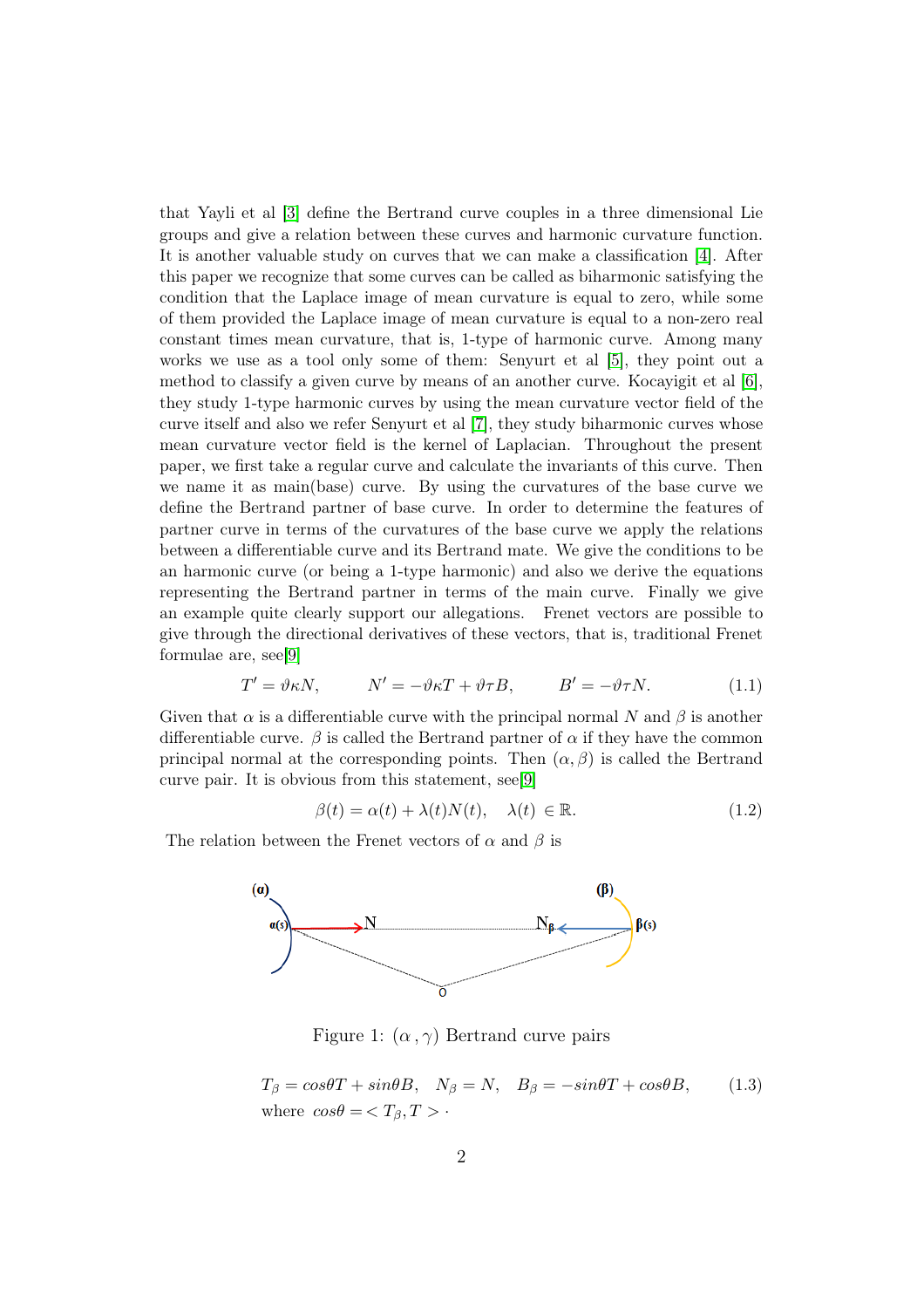Also the relation between the curvatures of  $\alpha$  and  $\beta$  is

<span id="page-2-0"></span>
$$
\kappa_{\beta}(s) = \frac{\lambda \kappa - \sin^2 \theta}{\lambda (1 - \lambda \kappa)} , \qquad \tau_{\beta}(s) = \frac{1}{\lambda^2 \tau} \sin^2 \theta . \tag{1.4}
$$

The ordered pair  $(\alpha, \beta)$  forms a Bertrand couple if and only if, see [\[9\]](#page-11-7)

<span id="page-2-1"></span>
$$
\lambda \kappa + \mu \tau = 1 \quad \text{where} \quad \lambda, \mu \in \mathbb{R}.\tag{1.5}
$$

Given that  $\alpha$  is a unit speed curve with principal normal N. We define the mean curvature vector of  $\alpha$ , see [\[4\]](#page-11-3)

<span id="page-2-3"></span>
$$
H = D_{\alpha'} \alpha' = \kappa N \tag{1.6}
$$

where  $D$  is the Levi-Civita connection. According to this definition the mapping

<span id="page-2-4"></span>
$$
\Delta : \chi^{\perp}(\alpha(I)) \to \chi(\alpha(I)) \quad \text{such that} \quad \Delta H = -D_T^2 H \tag{1.7}
$$

is called a Laplacian operator. When we phrase the normal bundle of  $\alpha$  by  $\chi^{\perp}(\alpha(s))$ , it follows that the normal connection  $D^{\perp}$  is

<span id="page-2-2"></span>
$$
D_T^{\perp} : \chi^{\perp}(\alpha(I)) \to \chi^{\perp}(\alpha(I)), \qquad D_T^{\perp}X = D_TX - \langle D_TX, T \rangle T \tag{1.8}
$$

and the normal Laplacian operator  $\Delta^{\perp}$  is

<span id="page-2-5"></span>
$$
\Delta_T^{\perp} X = -D_T^{\perp} D_T^{\perp} X, \ \ \forall X \in \chi^{\perp}(\alpha(I)). \tag{1.9}
$$

**Theorem 1.1** [\[4\]](#page-11-3) Let  $\alpha$  be a regular curve with the mean curvature H. Then the following propositions hold,

i)  $\Delta H = 0$  then  $\alpha$  is called biharmonic curve, ii)  $\Delta H = \lambda H$ ,  $\lambda \in \mathbb{R}$ , provided  $\alpha$  is of 1-type harmonic.

iii)  $\Delta^{\perp}H = 0$  then  $\alpha$  is called weak biharmonic curve, iv)  $\Delta^{\perp}H = \lambda H$ ,  $\lambda \in \mathbb{R}$ , provided  $\alpha$  is of 1-type harmonic .

**Theorem 1.2** [\[7\]](#page-11-6) Let a differentiable curve  $\alpha$  be given. We have the following equation representing the curve  $\alpha$  with respect to unit tangent  $T$ 

$$
D_T^3 T + \lambda_2 D_T^2 T + \lambda_1 D_T T + \lambda_0 T = 0
$$

with the coefficients  $\lambda_0$ ,  $\lambda_1$  and  $\lambda_2$ 

$$
\lambda_0 = \vartheta^2 \kappa \tau \left(\frac{\kappa}{\tau}\right)', \quad \lambda_1 = \vartheta^2 (\kappa^2 + \tau^2) - \frac{\vartheta''}{\vartheta} - \frac{\kappa''}{\kappa} + \left(\frac{\vartheta'}{\vartheta} + \frac{\kappa'}{\kappa}\right) \left(3\frac{\vartheta'}{\vartheta} + \frac{\tau'}{\tau}\right) + 2\left(\frac{\kappa'}{\kappa}\right)^2
$$

$$
\lambda_2 = -(3\frac{\vartheta'}{\vartheta} + 2\frac{\kappa'}{\kappa} + \frac{\tau'}{\tau}).
$$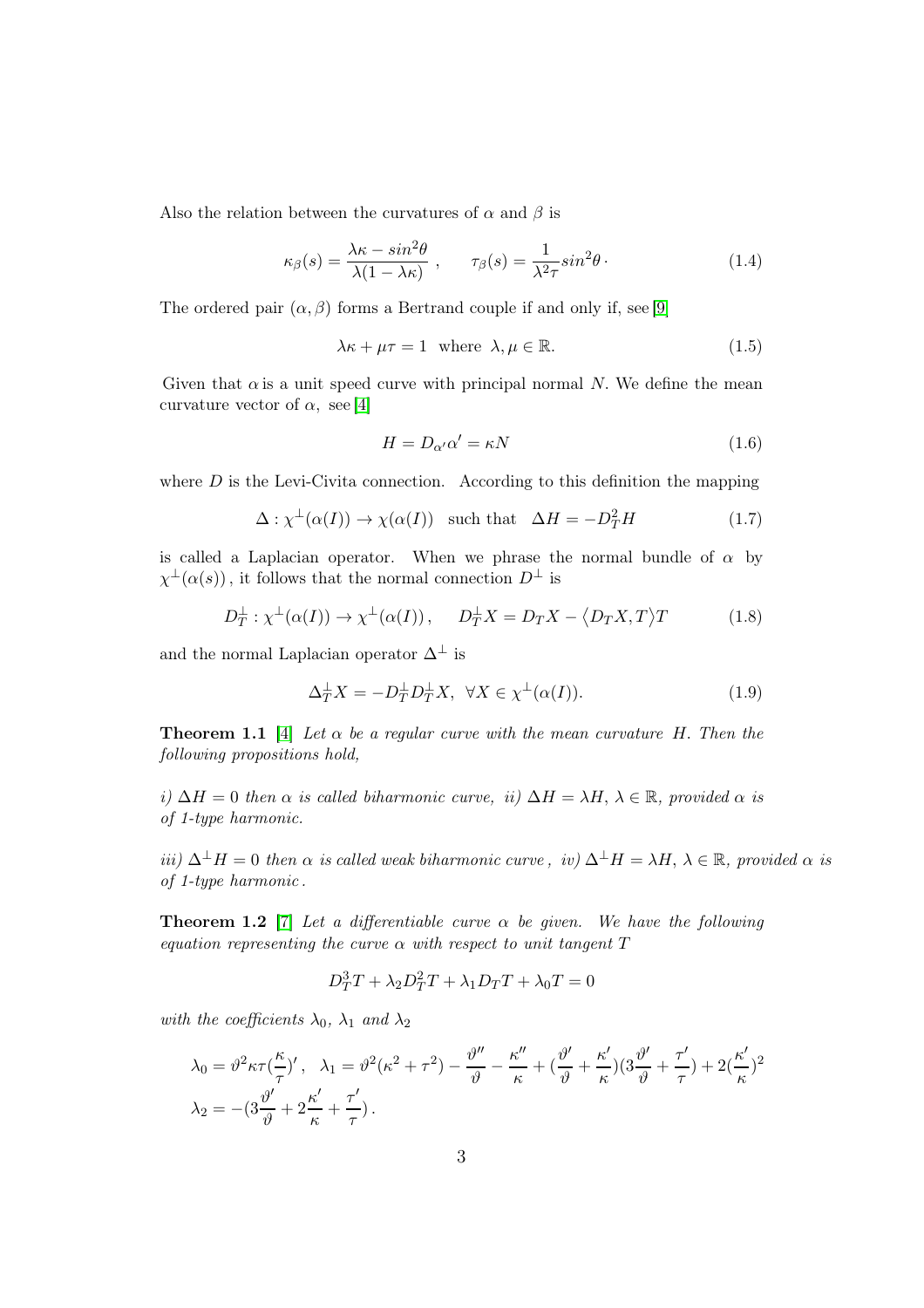## 2 Discussions and Result

Throughout the present paper we use the set  $\{T, N, B, \kappa, \tau\}$  to express the Frenet apparatus of the main curve  $\alpha$  and also the set  $\{T_{\beta}, N_{\beta}, B_{\beta}, \kappa_{\beta}, \tau_{\beta}\}\)$  stands for the Frenet elements of the partner curve  $\beta$  with the norm  $\vartheta = || \beta'(s) ||$ .

**Theorem 2.1** Let  $(\alpha, \beta)$  be a Bertrand curve pair. Then the covariants derivatives of  $\alpha$  with respect to B is given

<span id="page-3-4"></span>
$$
D_B T = \left(\frac{1 - \cos\theta}{\sin\theta}\right) \kappa N,
$$
  
\n
$$
D_B N = -\left(\frac{1 - \cos\theta}{\sin\theta}\right) \kappa T + \left(\frac{1 - \cos\theta}{\sin\theta}\right) \tau B,
$$
  
\n
$$
D_B B = -\left(\frac{1 - \cos\theta}{\sin\theta}\right) \tau N.
$$
\n(2.1)

**Proof.** From eq.[\(1.1\)](#page-1-0) and eq.[\(1.2\)](#page-1-1) we have the norm  $\vartheta = || \beta'(s) || = \tau \sqrt{\lambda^2 + \mu^2}$ and it follows from the equalities  $(1.3)$  and  $(1.4)$ 

<span id="page-3-0"></span>
$$
D_{T_{\beta}}T_{\beta} = \vartheta \kappa_{\beta} N_{\beta}
$$
  

$$
= \vartheta \frac{\lambda \kappa - \sin^2 \theta}{\lambda (1 - \lambda \kappa)} N
$$
 (2.2)

Employing the equalities  $(1.3)$  and  $(1.4)$  for the left side of this equality gives

<span id="page-3-1"></span>
$$
D_{T_{\beta}}T_{\beta} = D_{(cos\theta T + sin\theta B)}(cos\theta T + sin\theta B)
$$
  
=  $cos\theta D_T(cos\theta T + sin\theta B) + sin\theta D_B(cos\theta T + sin\theta B)$   
=  $cos^2\theta \kappa N - cos\theta sin\theta \tau N + cos\theta sin\theta D_B T + sin^2\theta D_B B.$  (2.3)

From  $(2.2)$  and  $(2.3)$  we get

<span id="page-3-3"></span>
$$
cos\theta sin\theta D_B T + sin^2\theta D_B B = \left(\theta \frac{\lambda \kappa - sin^2\theta}{\lambda (1 - \lambda \kappa)} - \kappa cos^2\theta + \tau cos\theta sin\theta\right) N.(2.4)
$$

By the same way we write

<span id="page-3-2"></span> $D_{T_{\beta}}N_{\beta} = -\vartheta \kappa_{\beta}T_{\beta} + \vartheta \tau_{\beta}B_{\beta}$ 

$$
= -\vartheta \frac{\lambda \kappa - \sin^2 \theta}{\lambda (1 - \lambda \kappa)} \left( \cos \theta T + \sin \theta B \right) + \frac{\vartheta \sin^2 \theta}{\lambda^2 \tau} \left( -\sin \theta T + \cos \theta B \right)
$$
  

$$
= \left( \frac{-\vartheta \sin^3 \theta}{\lambda^2 \tau} - \vartheta \frac{\lambda \kappa - \sin^2 \theta}{\lambda (1 - \lambda \kappa)} \cos \theta \right) T + \left( \frac{\vartheta \sin^2 \theta \cos \theta}{\lambda^2 \tau} - \vartheta \frac{\lambda \kappa - \sin^2 \theta}{\lambda (1 - \lambda \kappa)} \sin \theta \right) B.
$$
(2.5)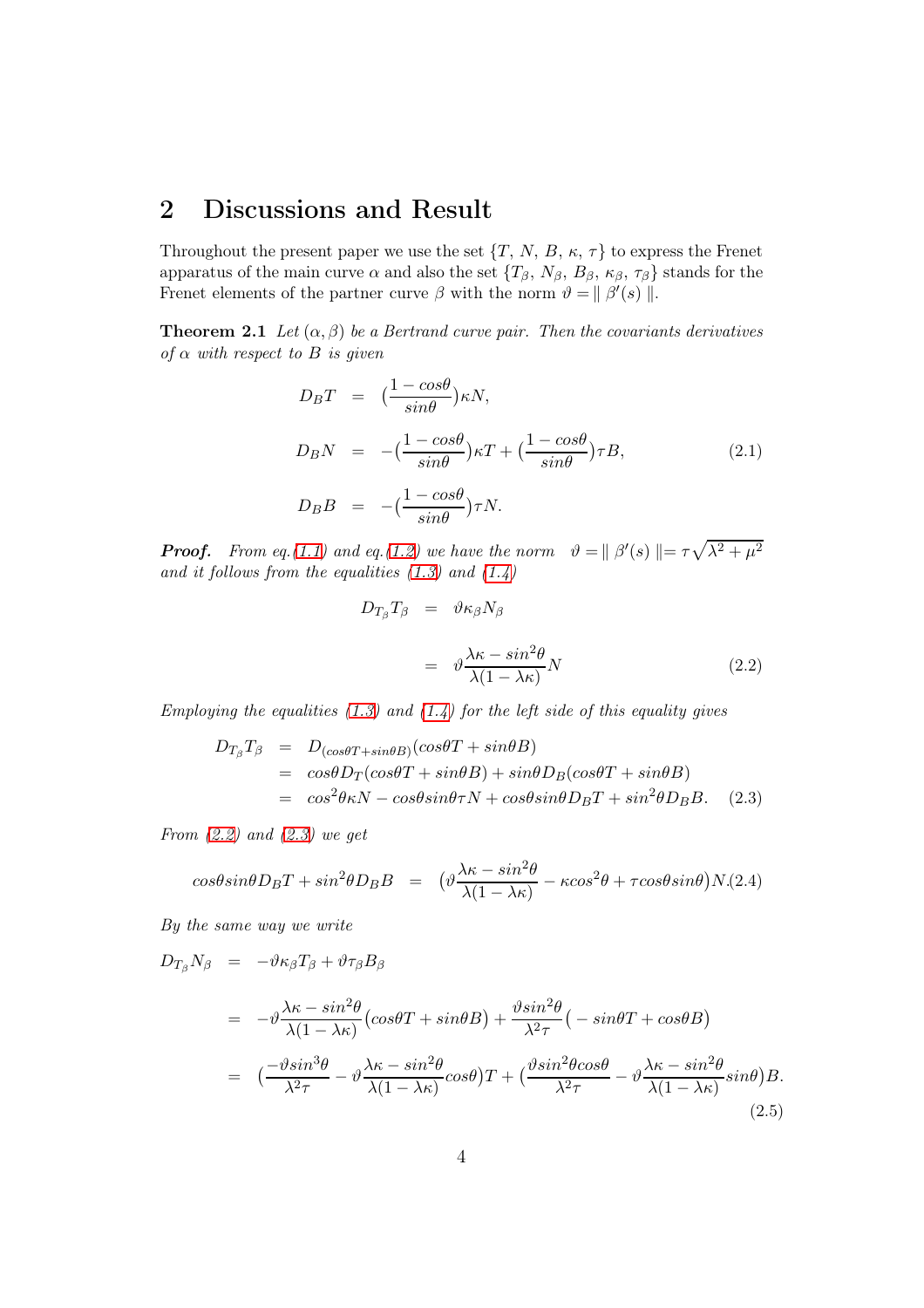From the equalities  $(1.3)$  and  $(1.4)$  left side of this equality is

<span id="page-4-0"></span>
$$
D_{T_{\beta}}N_{\beta} = D_{(cos\theta T + sin\theta B)}N
$$
  
=  $cos\theta D_{T}N + sin\theta D_{B}N$   
=  $-\kappa cos\theta T + \tau cos\theta B + sin\theta D_{B}N.$  (2.6)

From  $(2.5)$  and  $(2.6)$  we find out

$$
D_B N = \left(\kappa \cot \theta - \vartheta \frac{\lambda \kappa - \sin^2 \theta}{\lambda (1 - \lambda \kappa)} \cot \theta - \frac{\vartheta \sin^2 \theta}{\lambda^2 \tau}\right) T + \left(\frac{\vartheta \sin \theta \cos \theta}{\lambda^2 \tau} - \tau \cot \theta - \vartheta \frac{\lambda \kappa - \sin^2 \theta}{\lambda (1 - \lambda \kappa)}\right) B.
$$

From eq.[\(1.5\)](#page-2-1),  $\lambda \kappa + \mu \tau = 1$  and we also have  $\vartheta = \tau \sqrt{\lambda^2 + \mu^2}$ . Hence we conclude

$$
D_B N = \left(\frac{\cos\theta - 1}{\sin\theta}\kappa\right)T + \left(\frac{1 - \cos\theta}{\sin\theta}\tau\right)B.
$$

Finally making use of the above methods

<span id="page-4-1"></span>
$$
D_{T_{\beta}}B_{\beta} = -\vartheta \tau_{\beta} N_{\beta}
$$

$$
= -\frac{\vartheta \sin^2 \theta}{\lambda^2 \tau} N. \tag{2.7}
$$

Left side of this equality is

<span id="page-4-2"></span>
$$
D_{T_{\beta}}B_{\beta} = D_{(cos\theta T + sin\theta B)}(-sin\theta T + cos\theta B)
$$
  
=  $cos\theta D_T(-sin\theta T + cos\theta B) + sin\theta D_B(-sin\theta T + cos\theta B)$   
=  $-cos\theta sin\theta D_T T + cos^2\theta D_T B - sin^2\theta D_B T + sin\theta cos\theta D_B B$ 

$$
= (-\kappa \cos\theta \sin\theta - \tau \cos^2\theta)N - \sin^2\theta D_B T + \sin\theta \cos\theta D_B B. \quad (2.8)
$$

From  $(2.7)$  and  $(2.8)$  we get

<span id="page-4-3"></span>
$$
-\sin^2\theta D_B T + \cos\theta \sin\theta D_B B = (\kappa \sin\theta \cos\theta - \frac{\vartheta \sin^2\theta}{\lambda^2 \tau} + \tau \cos^2\theta)N. \tag{2.9}
$$

From the equalities [\(2.4\)](#page-3-3) and [\(2.9\)](#page-4-3) we can write the counterparts of  $D<sub>B</sub>T$  and  $D_B B$  respectively,

$$
D_B T = \left(\frac{\vartheta \sin^2 \theta}{\lambda^2 \tau} + \vartheta \frac{\lambda \kappa - \sin^2 \theta}{\lambda (1 - \lambda \kappa)} \cot \theta - \kappa \cot \theta\right)N
$$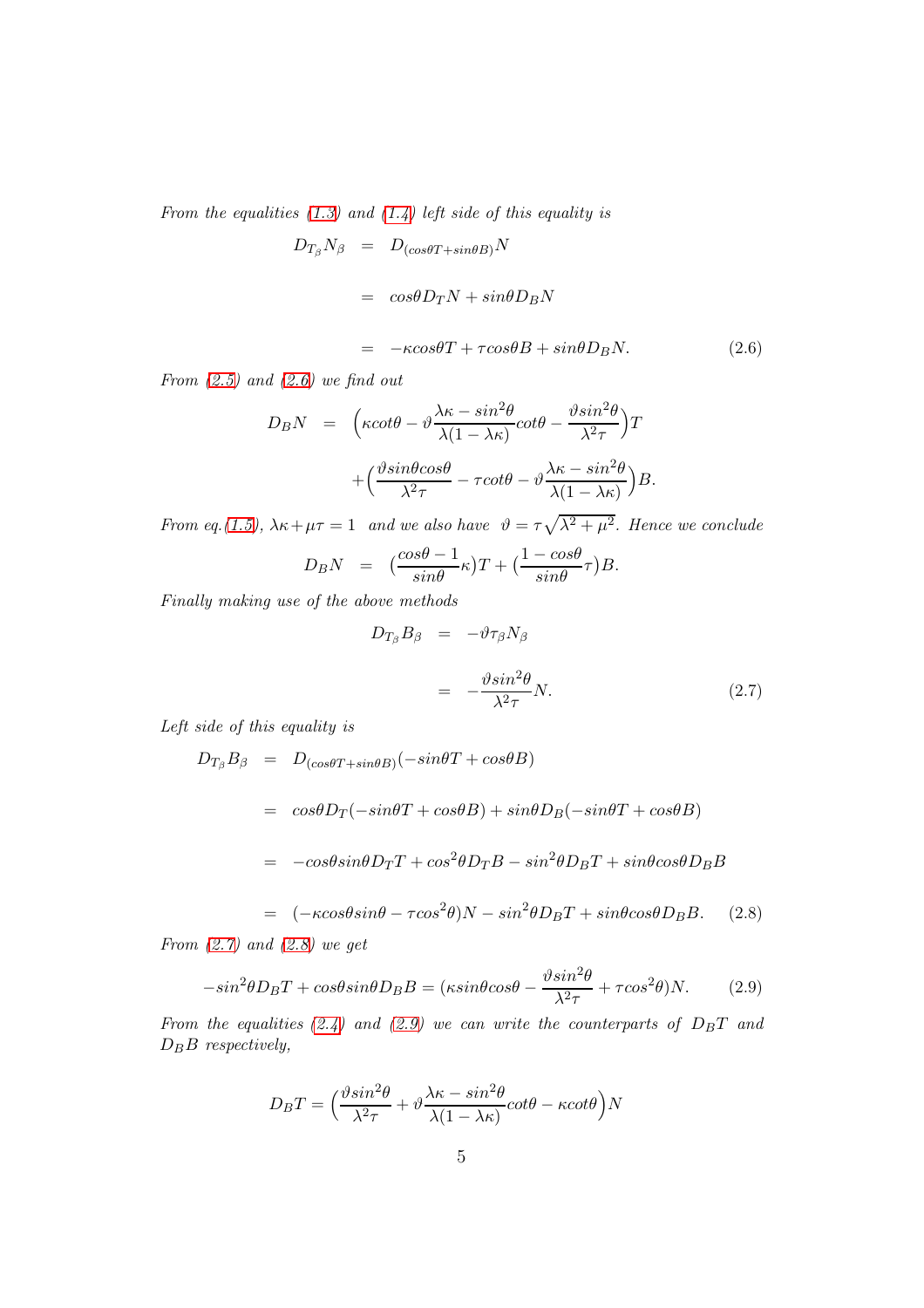and

$$
D_B B = \left(\vartheta \frac{\lambda \kappa - \sin^2 \theta}{\lambda (1 - \lambda \kappa)} - \frac{\vartheta \sin \theta \cos \theta}{\lambda^2 \tau} + \tau \cot \theta\right) N.
$$

Again taking the eq.[\(1.5\)](#page-2-1) into consideration and using  $\vartheta = \tau \sqrt{\lambda^2 + \mu^2}$  we obtain

$$
D_B T = \left(\frac{1 - \cos\theta}{\sin\theta}\kappa\right)N
$$

and

$$
D_B B = (\frac{\cos\theta - 1}{\sin\theta}\tau)N.
$$

**Theorem 2.2** Let  $(\alpha, \beta)$  be a Bertrand curve pair. Then we give the covariants derivatives of  $\alpha$  with respect to normal Levi-Civita connection  $D^{\perp}$  as

<span id="page-5-1"></span>
$$
D_B^{\perp}T = \left(\frac{1 - \cos\theta}{\sin\theta}\right)\kappa N, \quad D_B^{\perp}N = -\left(\frac{1 - \cos\theta}{\sin\theta}\right)\kappa T
$$
 (2.10)

**Proof.** It is obvious from eq.  $(2.1)$  that

$$
D_B T = \left(\frac{1 - \cos\theta}{\sin\theta}\right) \kappa N,
$$
  
\n
$$
D_B N = -\left(\frac{1 - \cos\theta}{\sin\theta}\right) \kappa T + \left(\frac{1 - \cos\theta}{\sin\theta}\right) \tau B,
$$
  
\n
$$
D_B B = -\left(\frac{1 - \cos\theta}{\sin\theta}\right) \tau N.
$$

Now it remains only to apply the eq.  $(1.8)$ . When we make use of this relation we obtain

$$
D_B^{\perp} X = D_B X - \langle D_B X, B \rangle B \implies D_B^{\perp} T = \left(\frac{1 - \cos \theta}{\sin \theta}\right) \kappa N
$$

and

$$
D_B^{\perp} X = D_B X - \langle D_B X, B \rangle B \quad \Longrightarrow \quad D_B^{\perp} N = -\left(\frac{1 - \cos \theta}{\sin \theta}\right) \kappa T.
$$

**Theorem 2.3** Let  $(\alpha, \beta)$  be a Bertrand curve pair. Then the following statements are equivalent with respect to connection D.

1)  $\beta$  partner curve is biharmonic if and only if

<span id="page-5-0"></span>
$$
(3\lambda\kappa - \sin^2\theta)\kappa' = 0
$$

$$
(\lambda \kappa - \sin^2 \theta)(1 - \cos \theta)^2 (\kappa^2 + \tau^2) - \lambda \kappa'' \sin^2 \theta = 0
$$
 (2.11)

$$
sin^2\theta\tau' - \lambda\kappa\tau' - 2\lambda\kappa'\tau = 0
$$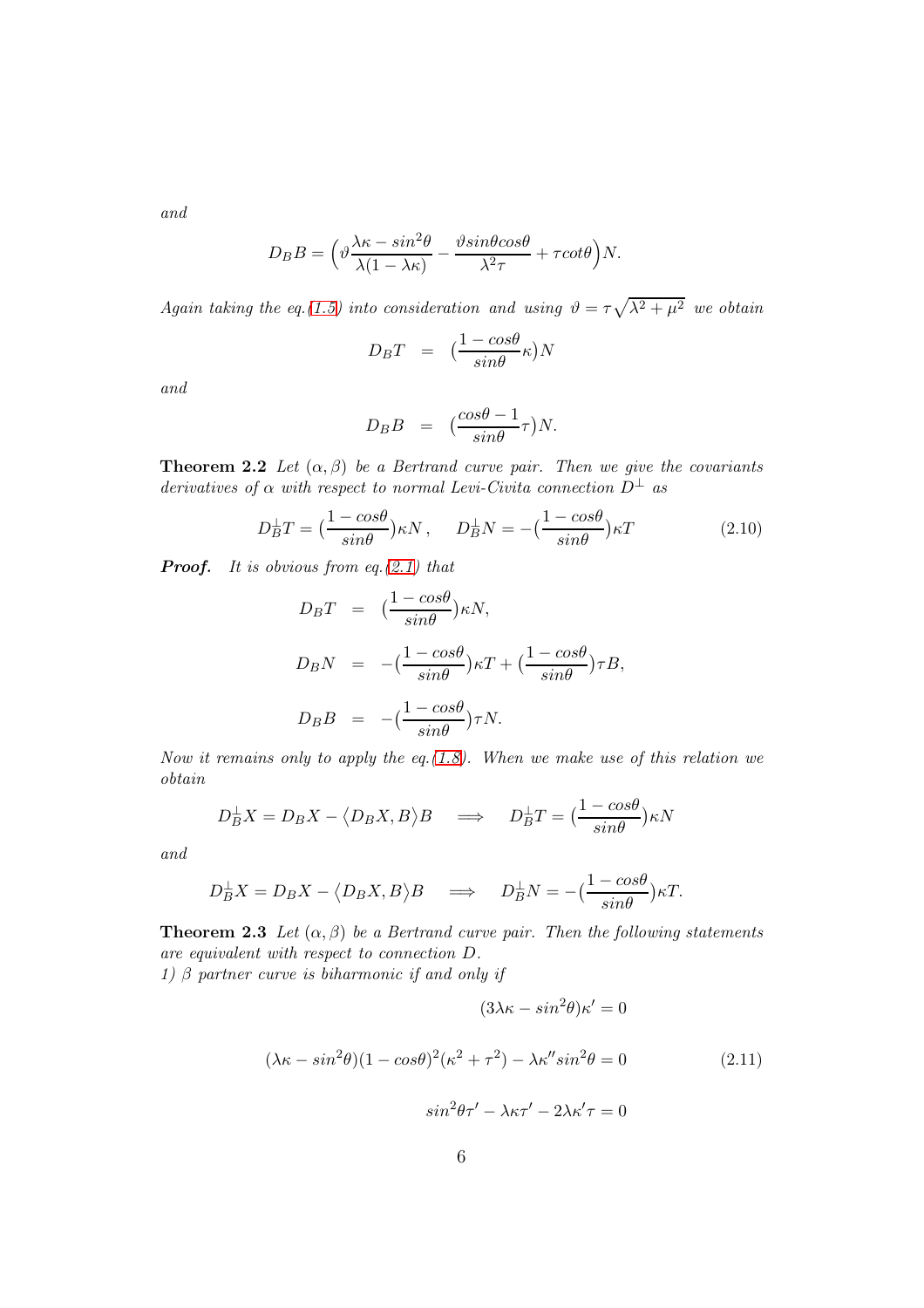2)  $\beta$  partner curve is 1-type of harmonic if and only if

$$
(3\lambda\kappa - \sin^2\theta)\kappa' = 0
$$

$$
\frac{(\lambda\kappa - \sin^2\theta)(1 - \cos\theta)^2(\kappa^2 + \tau^2) - \lambda\kappa''\sin^2\theta}{\sin^2\theta} = \lambda(\lambda\kappa - \sin^2\theta) \tag{2.12}
$$

<span id="page-6-0"></span>
$$
sin^2\theta\tau' - \lambda\kappa\tau' - 2\lambda\kappa'\tau = 0, \quad \lambda \in \mathbb{R}.
$$

**Proof.** From eq.[\(1.6\)](#page-2-3) we write  $\mathbb{H}_{\beta} = \vartheta \kappa_{\beta} N_{\beta}$  and from the equalities [\(1.3\)](#page-1-2) and  $(1.4)$  we find

$$
\mathbb{H}_{\beta} = \vartheta \frac{\lambda \kappa - \sin^2 \theta}{\lambda (1 - \lambda \kappa)} N = \left( \frac{\lambda \kappa - \sin^2 \theta}{\mu \sin \theta} \right) N. \tag{2.13}
$$

If we constrict the statements as

$$
\frac{\lambda \kappa - \sin^2 \theta}{\mu \sin \theta} = a_1, \quad \frac{1 - \cos \theta}{\sin \theta} \kappa = \alpha_1, \quad \frac{\cos \theta - 1}{\sin \theta} \tau = \alpha_2
$$

we can calculate the mean curvature more precisely. From eq.[\(1.1\)](#page-1-0) and eq.[\(1.7\)](#page-2-4) we evaluate the Laplace image of mean curvature  $\mathbb{H}_{\beta}$  as

$$
\Delta \mathbb{H}_{\beta} = -D_{B}^{2}(\mathbb{H}_{\beta}) = -D_{B}D_{B}(a_{1}N)
$$
  
\n
$$
= -D_{B}(a'_{1}N + a_{1}D_{B}N)
$$
  
\n
$$
= (a'_{1}\alpha_{1} + (a_{1}\alpha_{1})')T + (a_{1}(\alpha_{1}^{2} + \alpha_{2}^{2}) - a''_{1})N + (a'_{1}\alpha_{2} + (a_{1}\alpha_{2})')B
$$
  
\n
$$
= (\frac{(3\lambda\kappa - \sin^{2}\theta)\kappa'}{\mu(1 + \cos\theta)})T + (\frac{(\lambda\kappa - \sin^{2}\theta)(1 - \cos\theta)^{2}(\kappa^{2} + \tau^{2}) - \lambda\kappa''\sin^{2}\theta}{\mu\sin^{3}\theta})N
$$
  
\n
$$
+ (\frac{\sin^{2}\theta\tau' - \lambda\kappa\tau' - 2\lambda\kappa'\tau}{\mu(1 + \cos\theta)})B
$$

If we consider the case  $\Delta \mathbb{H}_{\beta} = 0$  we see that eq.[\(2.11\)](#page-5-0) is satisfied. Accordingly taking the condition  $\Delta \mathbb{H}_{\beta} = \lambda \mathbb{H}_{\beta}$  into consideration, another case eq.[\(2.12\)](#page-6-0) holds.

**Theorem 2.4** Let  $(\alpha, \beta)$  be a Bertrand curve pair. Then the following statements are equivalent with respect to normal connection  $D^{\perp}$ . 1)  $\beta$  partner curve is weak biharmonic if and only if

<span id="page-6-1"></span>
$$
3\lambda\kappa\kappa' - \sin^2\theta \,\kappa' = 0
$$
  

$$
\frac{(\lambda\kappa - \sin^2\theta)(1 - \cos\theta)^2\kappa^2 - \lambda\kappa''\sin^2\theta}{\mu\sin^3\theta} = 0
$$
 (2.14)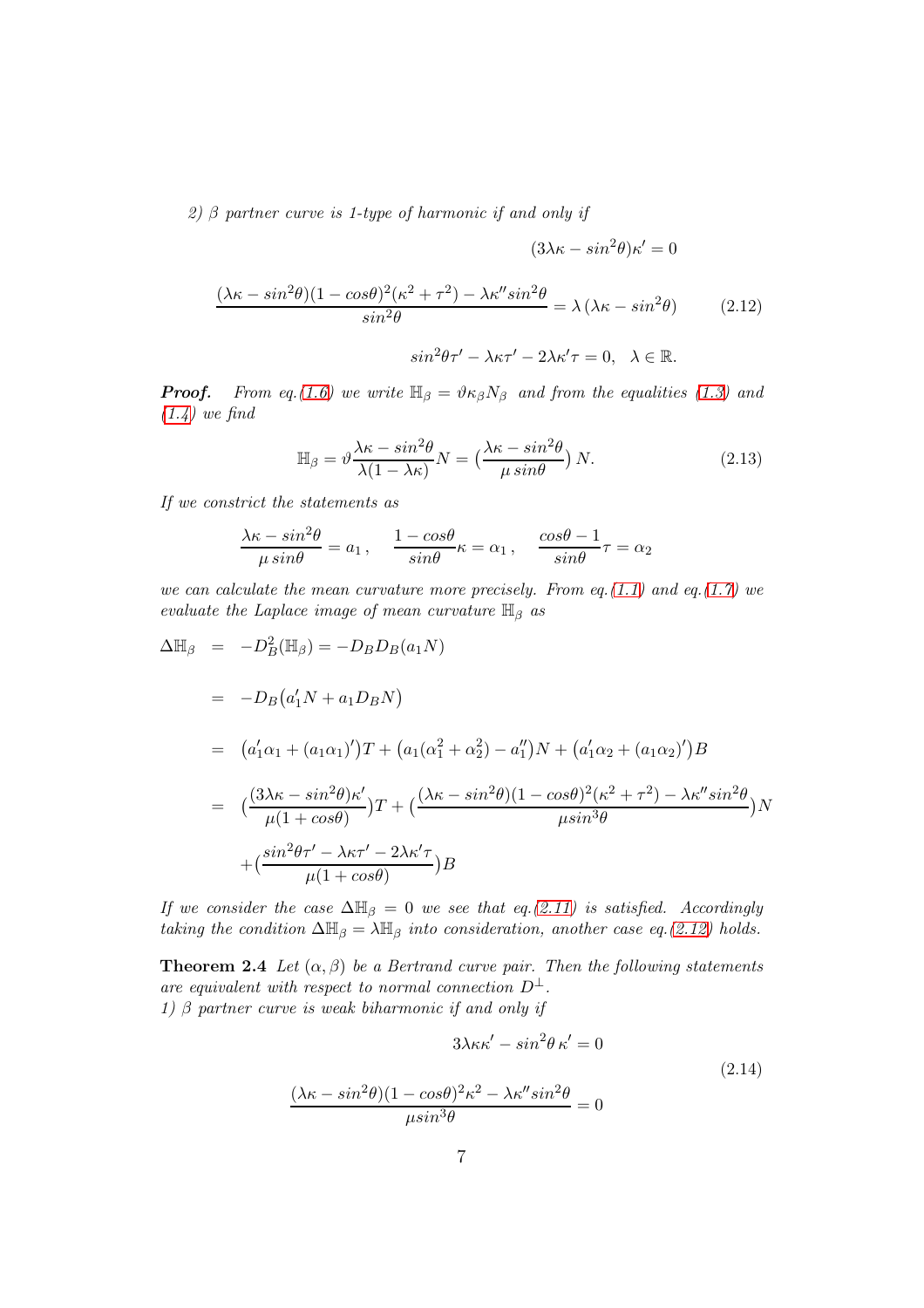2)  $\beta$  partner curve is 1-type of harmonic if and only if

$$
3\lambda\kappa\kappa' - \sin^2\theta \,\kappa' = 0
$$
  

$$
\frac{(\lambda\kappa - \sin^2\theta)(1 - \cos\theta)^2\kappa^2 - \lambda\kappa''\sin^2\theta}{\sin^2\theta} = \lambda(\lambda\kappa - \sin^2\theta)
$$
 (2.15)

**Proof.** From eq.[\(1.6\)](#page-2-3) we have  $\mathbb{H}_{\beta} = \vartheta \kappa_{\beta} N_{\beta}$  and from the equalities [\(1.3\)](#page-1-2) and  $(1.4)$  we can easily figure out

<span id="page-7-0"></span>
$$
\mathbb{H}_{\beta} = \vartheta \frac{\lambda \kappa - \sin^2 \theta}{\lambda (1 - \lambda \kappa)} N = \left( \frac{\lambda \kappa - \sin^2 \theta}{\mu \sin \theta} \right) N. \tag{2.16}
$$

If we compress the phrases as

$$
\frac{\lambda\kappa-sin^2\theta}{\mu\sin\theta}=a_1\,,\quad \frac{1-cos\theta}{sin\theta}\kappa=\alpha_1\,,\quad \frac{cos\theta-1}{sin\theta}\tau=\alpha_2
$$

we may evaluate the mean curvature more precisely. From eq.  $(1.1)$  and eq.  $(1.9)$  we evaluate the Laplace image of mean curvature  $\mathbb{H}_{\beta}$  as

$$
\Delta^{\perp} \mathbb{H}_{\beta} = -D_{B}^{\perp} D_{B}^{\perp} (a_{1} N)
$$
  
= 
$$
-D_{B}^{\perp} (a'_{1} N + a_{1} D_{B}^{\perp} N)
$$
  
= 
$$
(\frac{3\lambda \kappa \kappa' - \sin^{2} \theta \kappa'}{\mu (1 + \cos \theta)}) T + (\frac{(\lambda \kappa - \sin^{2} \theta)(1 - \cos \theta)^{2} \kappa^{2} - \lambda \kappa'' \sin^{2} \theta}{\mu \sin^{3} \theta}) N.
$$

If we consider the case  $\Delta^{\perp} \mathbb{H}_{\beta} = 0$ , then we see that the eq.[\(2.14\)](#page-6-1) is held. In a similar case taking the phrase  $\Delta^{\perp} \mathbb{H}_{\beta} = \lambda \mathbb{H}_{\beta}$  into consideration, we obtain that eq. $(2.15)$  is satisfied.

Corollary 2.1 Let  $(\alpha, \beta)$  be a Bertrand curve pair. Then the partner curve  $\beta$  is of 1-type harmonic with respect to connection D, provided that  $\alpha$  is a circular helix. **Proof.** Given that  $\alpha(t) = \frac{1}{\sqrt{2\pi}}$  $\frac{1}{2}(cost, sint, t)$  be a circular helix. Then the Bertrand partner of this curve is

$$
\beta(t) = \frac{1}{\sqrt{2}}(\cos t, \sin t, t) + \lambda(-\cos t, -\sin t, 0), \ \lambda \in \mathbb{R}.
$$

If we compute the Laplace image of  $\mathbb{H}_{\beta} = \frac{\lambda \kappa - \sin^2 \theta}{\mu \sin \theta} N$  from eq. [\(2.1\)](#page-3-4) we figure out

$$
\Delta \mathbb{H}_{\beta} = \frac{\lambda \kappa - \sin^2 \theta}{\mu \sin \theta} \left( \frac{\cos \theta - 1}{\sin \theta} \right)^2 N.
$$

Considering the eq.[\(2.12\)](#page-6-0), we obtain  $\beta$  is a 1-type of harmonic curve provided,  $\lambda = (\frac{cos\theta - 1}{sin\theta})^2 \in \mathbb{R}.$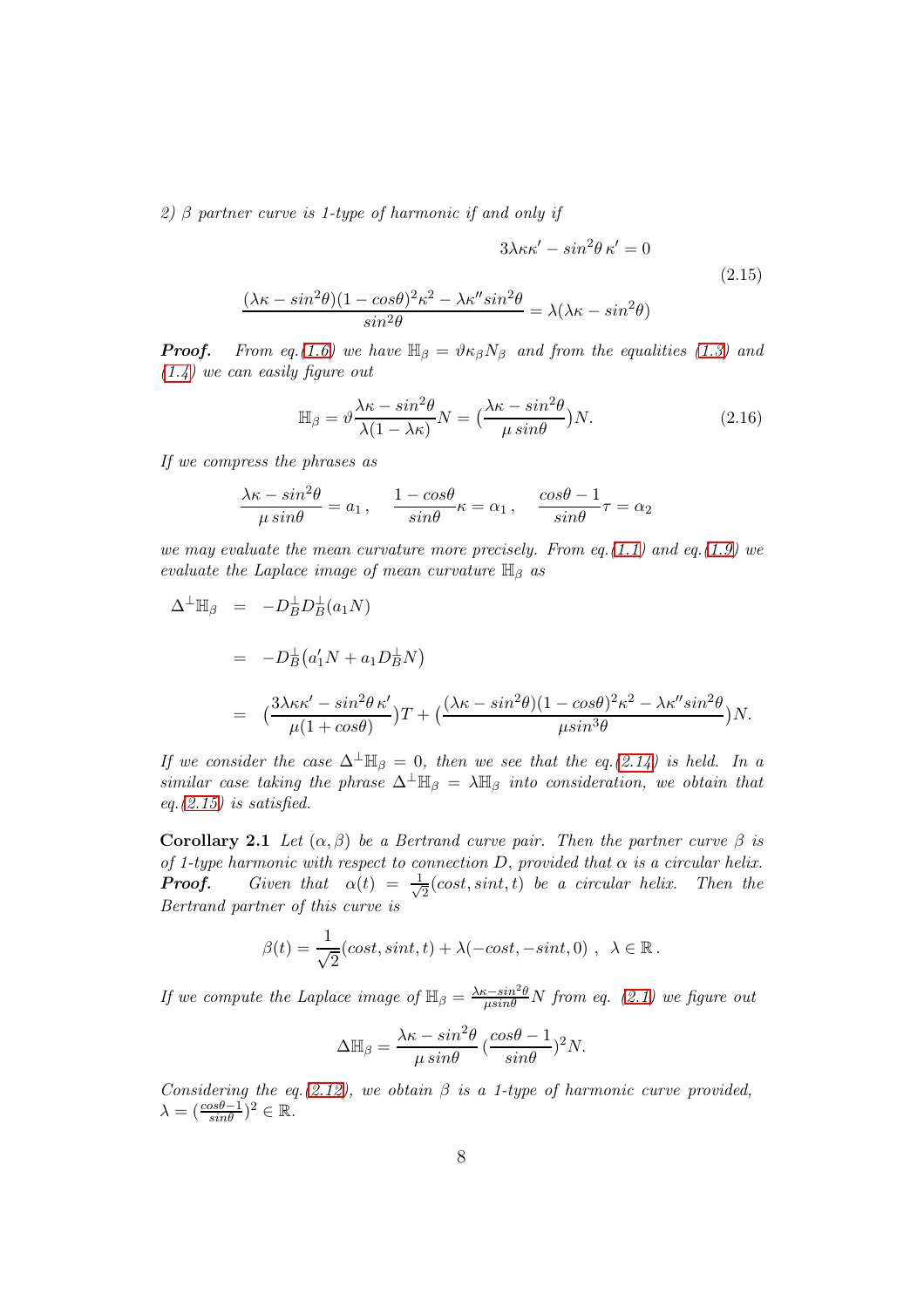Corollary 2.2 Let  $(\alpha, \beta)$  be a Bertrand curve pair. Then the partner curve  $\beta$  is of 1-type harmonic with respect to normal connection  $D^{\perp}$ , provided that  $\alpha$  is a circular helix.

**Proof.** Given that  $\alpha(t) = \frac{1}{\sqrt{2\pi}}$  $\frac{1}{2}(cost, sint, t)$  be a circular helix. Then the Bertrand partner of this curve is

$$
\beta(t) = \frac{1}{\sqrt{2}}(\cos t, \sin t, t) + \lambda(-\cos t, -\sin t, 0), \ \lambda \in \mathbb{R}.
$$

If we compute the normal Laplace image of  $\mathbb{H}_{\beta} = \frac{\lambda \kappa - \sin^2 \theta}{\mu \sin \theta} N$  from eq.[\(2.10\)](#page-5-1) we figure out

$$
\Delta \mathbb{H}_{\beta} = \frac{\lambda \kappa - \sin^2 \theta}{\mu \sin \theta} \left( \frac{\cos \theta - 1}{\sin \theta} \right)^2 N.
$$

Considering the eq.[\(2.15\)](#page-7-0), we obtain  $\beta$  is a 1-type of harmonic curve provided,  $\lambda = \frac{1}{2}$  $\frac{1}{2} \left( \frac{cos\theta - 1}{sin\theta} \right)^2 \in \mathbb{R}$ 

**Theorem 2.5** Let  $(\alpha, \beta)$  be a Bertrand curve pair. Then we give the equation representing the partner curve  $\beta$  with respect to binormal B as in

$$
D_B^3 B - \left(\frac{\kappa'}{\kappa} + 2\frac{\tau'}{\tau}\right) D_B^2 B + \left(\left(\frac{1 - \cos\theta}{\sin\theta}\right)^2 (\kappa^2 + \tau^2) + 2\left(\frac{\tau'}{\tau}\right)^2 + \frac{\kappa'\tau'}{\kappa\tau} - \frac{\tau''}{\tau}\right) D_B B + \left(\kappa\tau \left(\frac{1 - \cos\theta}{\sin\theta}\right)^2 \left(\frac{\tau}{\kappa}\right)'\right) B = 0.
$$
\n(2.17)

**Proof.** Let's put the eq. $(2.1)$  in another way as

<span id="page-8-0"></span>
$$
D_B T = \alpha_1 N, \quad D_B N = -\alpha_1 T - \alpha_2 B, \quad D_B B = \alpha_2 N \tag{2.18}
$$

with the coefficients  $\alpha_1, \alpha_2$ 

$$
\alpha_1 = \left(\frac{1 - \cos\theta}{\sin\theta}\kappa\right) \qquad \text{and} \qquad \alpha_2 = \left(\frac{\cos\theta - 1}{\sin\theta}\tau\right).
$$

It is open that we can derive

<span id="page-8-1"></span>
$$
D_B B = \alpha_2 N \implies N = \frac{1}{\alpha_2} D_B B \tag{2.19}
$$

and also

<span id="page-8-2"></span>
$$
D_B T = \alpha_1 N \quad and \quad D_B B = \alpha_2 N \implies D_B T = \frac{\alpha_1}{\alpha_2} D_B B. \tag{2.20}
$$

Taking the consecutive derivatives of  $D_B B = \alpha_2 N$  with respect to B we get

$$
D_B B = \alpha_2 N \implies D_B(D_B B) = D_B(\alpha_2 N)
$$

$$
D_B^2 B = -\alpha_1 \alpha_2 T + \alpha_2' N - \alpha_2^2 B
$$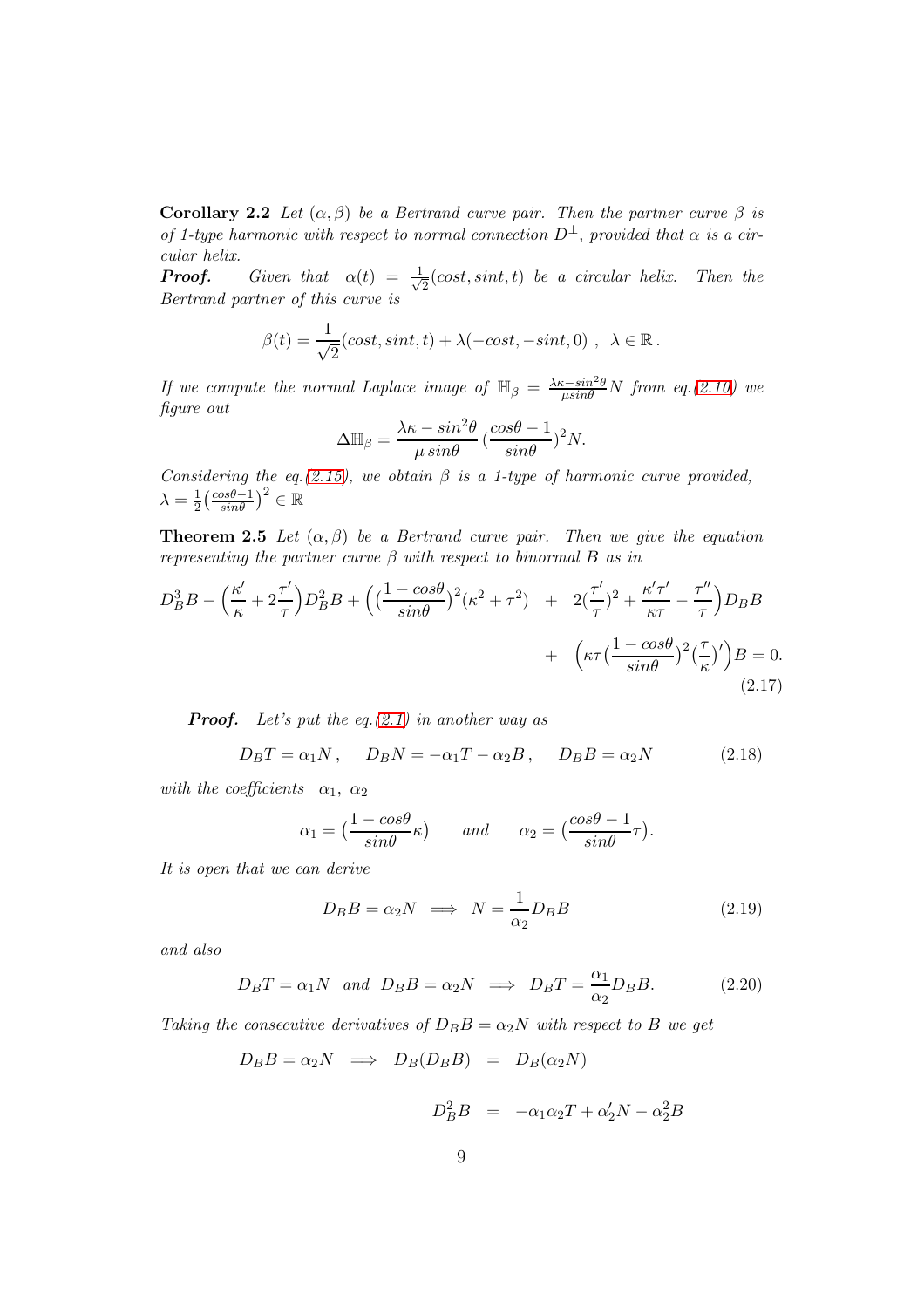and

$$
D_B(D_B^2 B) = D_B(-\alpha_1 \alpha_2 T + \alpha'_2 N - \alpha_2^2 B)
$$
  

$$
D_B^3 B = (-\alpha_1 \alpha_2)'T - \alpha_1 \alpha_2 D_B T + \alpha''_2 N + \alpha'_2 D_B N - (\alpha_2^2)'B - \alpha_2^2 D_B B.
$$

Replacing the equivalents of  $D_B N$ , N and  $D_B T$  respectively from the equalities  $(2.18), (2.19)$  $(2.18), (2.19)$  $(2.18), (2.19)$  and  $(2.20)$  we find

<span id="page-9-0"></span>
$$
D_B^3 B = (-(\alpha_1 \alpha_2)' - \alpha_1 \alpha_2')T + (\frac{\alpha_2''}{\alpha_2} - \alpha_1^2 - \alpha_2^2)D_B B - (\alpha_2 \alpha_2' + (\alpha_2')')B.(2.21)
$$

Finally calculating the equivalent of  $T$  we figure out

$$
D_B N = -\alpha_1 T - \alpha_2 B \implies T = -\frac{1}{\alpha_1} D_B N - \frac{\alpha_2}{\alpha_1} B
$$
  
= 
$$
\frac{-1}{\alpha_1 \alpha_2} D_B^2 B + \frac{\alpha_2'}{\alpha_1 \alpha_2^2} D_B B - \frac{\alpha_2}{\alpha_1} B.
$$

Setting this phrase in eq.[\(2.21\)](#page-9-0) gives us

$$
D_B^3 B + ((\alpha_1 \alpha_2)' + \alpha_1 \alpha_2') (\frac{-1}{\alpha_1 \alpha_2} D_B^2 B + \frac{\alpha_2'}{\alpha_1 \alpha_2^2} D_B B - \frac{\alpha_2}{\alpha_1} B) + (\frac{-\alpha_2''}{\alpha_2} + \alpha_1^2 + \alpha_2^2) D_B B + (\alpha_2 \alpha_2' + (\alpha_2^2)') B = 0
$$

If we rearrange the above equality we obtain

$$
D_B^3 B - \left(\frac{\alpha_1'}{\alpha_1} + 2\frac{\alpha_2'}{\alpha_2}\right) D_B^2 B + \left(\alpha_1^2 + \alpha_2^2 + 2\left(\frac{\alpha_2'}{\alpha_2}\right)^2 + \frac{\alpha_1'\alpha_2'}{\alpha_1\alpha_2} - \frac{\alpha_2''}{\alpha_2}\right) D_B B + \left(\alpha_2'\alpha_2 - \frac{\alpha_1'}{\alpha_1}\alpha_2^2\right) B = 0.
$$

**Theorem 2.6** Let  $(\alpha, \beta)$  be a Bertrand curve pair. Then we give the following equations representing the partner curve  $\beta$  with respect to normal connection  $D^{\perp}$ as in i) by means of unit tangent T

$$
\big(\frac{1-cos\theta}{sin\theta}\kappa\big)D_B^\perp D_B^\perp T-\big(\frac{1-cos\theta}{sin\theta}\kappa'\big)D_B^\perp T+\big(\frac{1-cos\theta}{sin\theta}\kappa\big)^3 T=0.
$$

ii) by means of principal normal N

$$
\left(\frac{1-\cos\theta}{\sin\theta}\kappa\right)D_B^{\perp}D_B^{\perp}N - \left(\frac{1-\cos\theta}{\sin\theta}\kappa'\right)D_B^{\perp}N + \left(\frac{1-\cos\theta}{\sin\theta}\kappa\right)^3N = 0.
$$

**Proof.** From eq.[\(2.10\)](#page-5-1) we have  $D_B^{\perp}T = \left(\frac{1-\cos\theta}{\sin\theta}\kappa\right)N$  and  $D_B^{\perp}N = -\left(\frac{1-\cos\theta}{\sin\theta}\kappa\right)T$ . Denoting the coefficients of T and N as  $\frac{1-cos\theta}{sin\theta} \kappa = \alpha_1$  we can evaluate the derivatives more precisely

$$
D_B^{\perp}T = \alpha_1 N \implies D_B^{\perp}(D_B^{\perp}T) = D_B^{\perp}(\alpha_1 N)
$$
  
=  $\alpha'_1 N + \alpha_1 D_B^{\perp} N$   

$$
D_B^{\perp} D_B^{\perp}T = \frac{\alpha'_1}{\alpha_1} D_B^{\perp}T - \alpha_1^2 T.
$$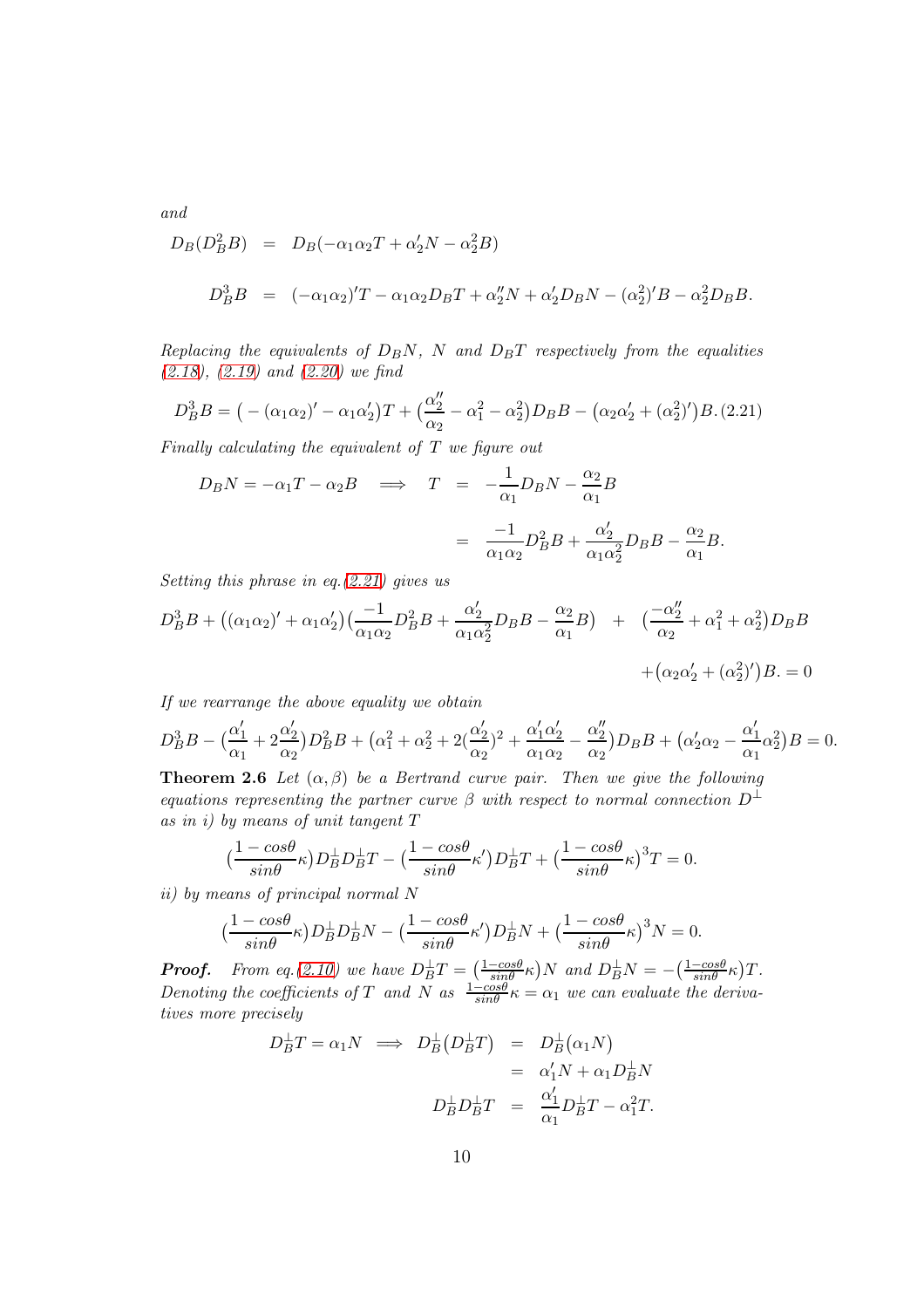If we rearrange this equality we obtain

$$
\alpha_1 D_B^{\perp} D_B^{\perp} T - \alpha_1' D_B^{\perp} T + \alpha_1^3 T = 0.
$$

In a similar way

$$
D_B^{\perp}N = -\alpha_1 T \implies D_B^{\perp}(D_B^{\perp}N) = D_B^{\perp}(-\alpha_1 T)
$$
  
=  $-\alpha'_1 T - \alpha_1 D_B^{\perp} T$   

$$
D_B^{\perp} D_B^{\perp} N = \frac{\alpha'_1}{\alpha_1} D_B^{\perp} N - \alpha_1^2 N
$$

we obtain the differential equation by means of  $N$  as

$$
\alpha_1 D_B^{\perp} D_B^{\perp} N - \alpha'_1 D_B^{\perp} N + \alpha_1^3 N = 0.
$$

**Example 2.1** Given that  $\alpha(t) = \frac{1}{\sqrt{2}}$  $\frac{1}{2}(cost, sint, t)$  be a circular helix. Then the Bertrand partner of  $\alpha$  is

$$
\beta(t) = \frac{1}{\sqrt{2}}(\cos t, \sin t, t) + \lambda(-\cos t, -\sin t, 0), \ \lambda \in \mathbb{R}.
$$

After plain calculations we find out the differential equations characterizing the partner curve  $\beta$  in terms of the main curve are

i) According to eq.  $(2.1)$ 

$$
D_B^3 B + \left(\frac{1 - \cos\theta}{\sin\theta}\right)^2 D_B B = 0,
$$

ii) According to eq.[\(2.10\)](#page-5-1)

$$
D_B^{\perp}D_B^{\perp}T + \left(\frac{\cos\theta - 1}{\sqrt{2}\sin\theta}\right)^2 T = 0
$$

and

$$
D_B^{\perp}D_B^{\perp}N + \left(\frac{cos\theta - 1}{\sqrt{2}\sin\theta}\right)^2 N = 0.
$$

Conclusion: We give new Frenet formulae for the Bertrand partner curve by making use of relations between curvatures and a curve itself. Then referring these formulae we write the differential equations and sufficient conditions of harmonicity of the Bertrand partner curve through the main curve. We hope this work inspire the geometers study in spaces other than that of Euclidean space.